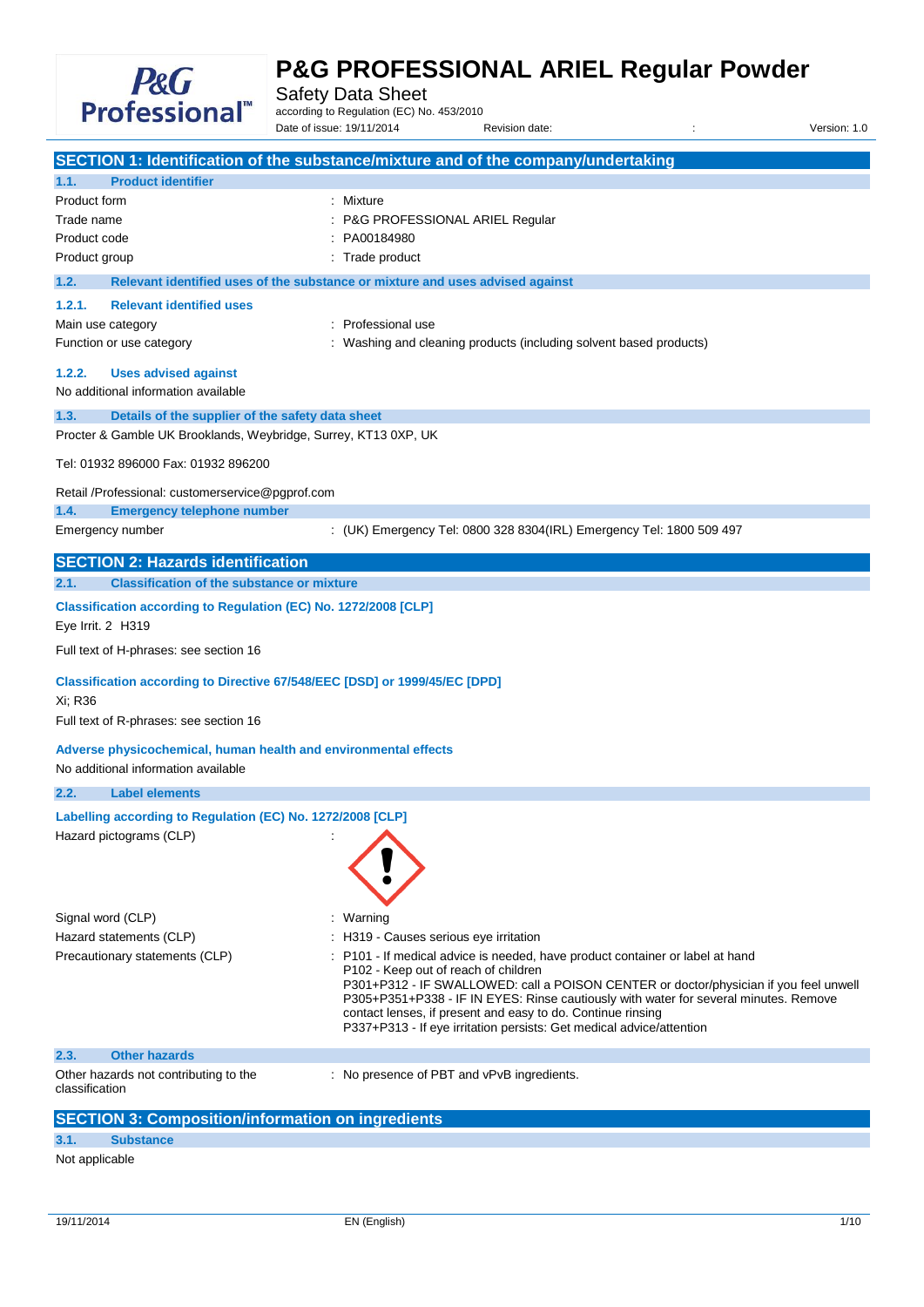### Safety Data Sheet

according to Regulation (EC) No. 453/2010

| 3.2.<br><b>Mixture</b>               |                                                                                                     |               |                                                            |                                                                                                   |
|--------------------------------------|-----------------------------------------------------------------------------------------------------|---------------|------------------------------------------------------------|---------------------------------------------------------------------------------------------------|
| <b>Name</b>                          | <b>Product identifier</b>                                                                           | $\frac{9}{6}$ | <b>Classification according to</b><br>Directive 67/548/EEC | <b>Classification according to</b><br><b>Regulation (EC) No.</b><br>1272/2008 [CLP]               |
| Sodium Carbonate                     | (CAS No) 497-19-8<br>(EC no) 207-838-8<br>(EC index no) 011-005-00-2<br>(REACH-no) 01-2119485498-19 | $10 - 20$     | Xi: R36                                                    | Eye Irrit. 2, H319                                                                                |
| Sodium Carbonate Peroxide            | (CAS No) 15630-89-4<br>(EC no) 239-707-6<br>(REACH-no) 01-2119457268-30                             | $10 - 20$     | O: R8<br>Xn; R22<br>Xi: R41                                | Ox. Sol. 3, H272<br>Acute Tox. 4 (Oral), H302<br>Eye Dam. 1, H318                                 |
| Sodium C10-13 Alkyl Benzenesulfonate | (CAS No) 68411-30-3<br>(EC no) 270-115-0<br>(REACH-no) 01-2119489428-22                             | $10 - 20$     | Xn; R22<br>Xi: R41<br>Xi: R38                              | Acute Tox. 4 (Oral), H302<br>Skin Irrit. 2, H315<br>Eye Dam. 1, H318<br>Aquatic Chronic 3, H412   |
| Sodium Silicate                      | (CAS No) 1344-09-8<br>(EC no) 215-687-4<br>(REACH-no) 01-2119448725-31                              | $5 - 10$      | Xi: R41<br>Xi: R37/38                                      | Skin Irrit. 2, H315<br>Eye Dam. 1, H318<br>STOT SE 3, H335                                        |
| C14-15 Pareth-n                      | (CAS No) 68951-67-7<br>(EC no) Polymer                                                              | $1 - 5$       | Xn; R22<br>Xi; R41<br>N: R50                               | Acute Tox. 4 (Oral), H302<br>Eye Dam. 1, H318<br>Aquatic Acute 1, H400<br>Aquatic Chronic 3, H412 |
| <b>Citric Acid</b>                   | (CAS No) 77-92-9<br>(EC no) 201-069-1<br>(REACH-no) 01-2119457026-42                                | $1 - 5$       | Xi: R36                                                    | Eye Irrit. 2, H319                                                                                |

Full text of R- and H-phrases: see section 16

| <b>SECTION 4: First aid measures</b>                                |                                                                                                                                                                                                               |
|---------------------------------------------------------------------|---------------------------------------------------------------------------------------------------------------------------------------------------------------------------------------------------------------|
| 4.1.<br><b>Description of first aid measures</b>                    |                                                                                                                                                                                                               |
| First-aid measures after inhalation                                 | : IF INHALED: remove victim to fresh air and keep at rest in a position comfortable for breathing.<br>Call a POISON CENTER/doctor/physician if you feel unwell.                                               |
| First-aid measures after skin contact                               | : IF ON SKIN: Wash with plenty of soap and water. Remove/Take off immediately all<br>contaminated clothing. If skin irritation occurs: Get immediate medical advice/attention.<br>Discontinue use of product. |
| First-aid measures after eye contact                                | : IF IN EYES: Rinse cautiously with water for several minutes. Remove contact lenses, if present<br>and easy to do. Continue rinsing. Immediately call a POISON CENTER or doctor/physician.                   |
| First-aid measures after ingestion                                  | : IF SWALLOWED: rinse mouth. Do NOT induce vomiting. Immediately call a POISON CENTER<br>or doctor/physician.                                                                                                 |
| 4.2.<br>Most important symptoms and effects, both acute and delayed |                                                                                                                                                                                                               |
| Symptoms/injuries after inhalation                                  | Coughing. sneezing.                                                                                                                                                                                           |
| Symptoms/injuries after skin contact                                | : Redness. Swelling. dryness. Itching.                                                                                                                                                                        |
| Symptoms/injuries after eye contact                                 | : Severe pain. Redness. Swelling. Blurred vision.                                                                                                                                                             |
| Symptoms/injuries after ingestion                                   | : Oral mucosal or gastro-intestinal irritation. Nausea. Vomiting. Excessive secretion. Diarrhoea.                                                                                                             |

**4.3. Indication of any immediate medical attention and special treatment needed** Refer to section 4.1.

|                                               | <b>SECTION 5: Firefighting measures</b>                             |                                                                      |
|-----------------------------------------------|---------------------------------------------------------------------|----------------------------------------------------------------------|
| 5.1.                                          | <b>Extinguishing media</b>                                          |                                                                      |
|                                               | Suitable extinguishing media                                        | : Dry chemical powder, alcohol-resistant foam, carbon dioxide (CO2). |
| 5.2.                                          | Special hazards arising from the substance or mixture               |                                                                      |
| Fire hazard                                   |                                                                     | : No fire hazard. Non combustible.                                   |
| Explosion hazard                              |                                                                     | Product is not explosive.                                            |
| Reactivity                                    |                                                                     | : No dangerous reactions known.                                      |
| 5.3.                                          | <b>Advice for firefighters</b>                                      |                                                                      |
|                                               | Firefighting instructions                                           | : No specific firefighting instructions required.                    |
|                                               | Protection during firefighting                                      | : In case of inadequate ventilation wear respiratory protection.     |
| <b>SECTION 6: Accidental release measures</b> |                                                                     |                                                                      |
| 6.1.                                          | Personal precautions, protective equipment and emergency procedures |                                                                      |
| 6.1.1.                                        | For non-emergency personnel                                         |                                                                      |
|                                               | Protective equipment                                                | : Wear suitable gloves and eye/face protection.                      |
| 6.1.2.                                        | For emergency responders                                            |                                                                      |
|                                               | Protective equipment                                                | Wear suitable gloves and eye/face protection.                        |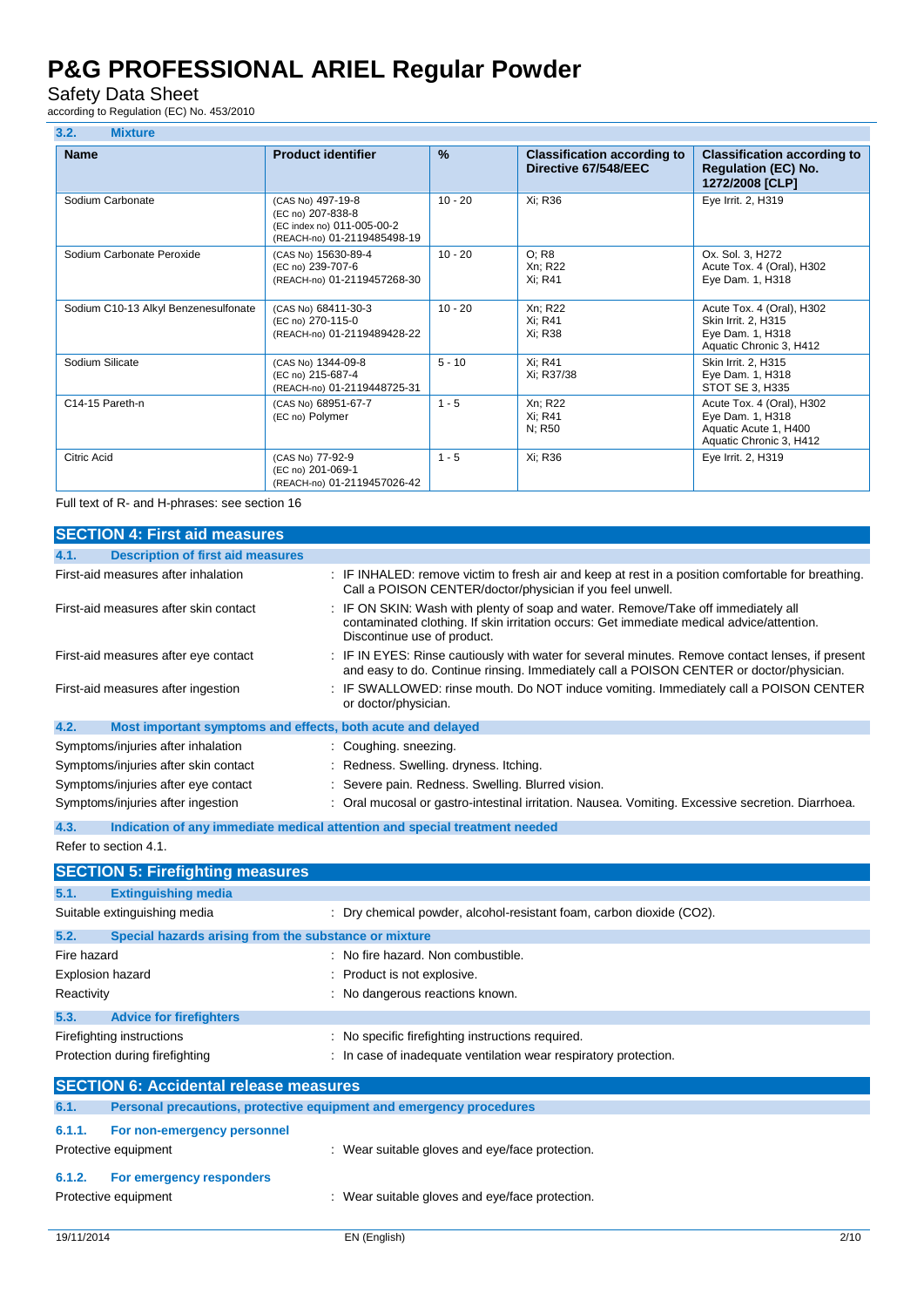#### Safety Data Sheet

according to Regulation (EC) No. 453/2010

| 6.2.                                                                                                                 | <b>Environmental precautions</b>                             |  |                                                                                                                                                                                                                                   |
|----------------------------------------------------------------------------------------------------------------------|--------------------------------------------------------------|--|-----------------------------------------------------------------------------------------------------------------------------------------------------------------------------------------------------------------------------------|
| Consumer products ending up down the drain after use. Prevent soil and water pollution. Prevent spreading in sewers. |                                                              |  |                                                                                                                                                                                                                                   |
| 6.3.                                                                                                                 | Methods and material for containment and cleaning up         |  |                                                                                                                                                                                                                                   |
| For containment                                                                                                      |                                                              |  | Scoop solid spill into closing containers.                                                                                                                                                                                        |
|                                                                                                                      | Methods for cleaning up                                      |  | Small quantities of solid spill: wash down with water. Large spills: scoop solid spill into closing<br>containers. This material and its container must be disposed of in a safe way, and as per local<br>legislation.            |
| Other information                                                                                                    |                                                              |  | : Avoid contact with skin, eyes and clothing.                                                                                                                                                                                     |
| 6.4.                                                                                                                 | <b>Reference to other sections</b>                           |  |                                                                                                                                                                                                                                   |
|                                                                                                                      | Refer to Sections 8 and 13.                                  |  |                                                                                                                                                                                                                                   |
|                                                                                                                      | <b>SECTION 7: Handling and storage</b>                       |  |                                                                                                                                                                                                                                   |
| 7.1.                                                                                                                 | <b>Precautions for safe handling</b>                         |  |                                                                                                                                                                                                                                   |
|                                                                                                                      | Precautions for safe handling                                |  | : Avoid contact with eyes. Use personal protective equipment as required. Avoid raising dust. Do<br>not eat, drink or smoke when using this product. Do not handle until all safety precautions have<br>been read and understood. |
| 7.2.                                                                                                                 | Conditions for safe storage, including any incompatibilities |  |                                                                                                                                                                                                                                   |
|                                                                                                                      | Storage conditions                                           |  | Store in original container. Refer to section 10.                                                                                                                                                                                 |
|                                                                                                                      | Incompatible products                                        |  | Refer to section 10.                                                                                                                                                                                                              |
|                                                                                                                      | Incompatible materials                                       |  | Not applicable.                                                                                                                                                                                                                   |
|                                                                                                                      | Prohibitions on mixed storage                                |  | : Not applicable.                                                                                                                                                                                                                 |
| Storage area                                                                                                         |                                                              |  | Store in a cool area. Store in a dry area. Store away from heat.                                                                                                                                                                  |
| 7.3.                                                                                                                 | <b>Specific end use(s)</b>                                   |  |                                                                                                                                                                                                                                   |
| Cleaning/washing agents and additives.                                                                               |                                                              |  |                                                                                                                                                                                                                                   |
|                                                                                                                      | <b>SECTION 8: Exposure controls/personal protection</b>      |  |                                                                                                                                                                                                                                   |
|                                                                                                                      | Control in consideration                                     |  |                                                                                                                                                                                                                                   |

#### **8.1. Control parameters**

**8.1.1. National limit values**

No additional information available

#### **8.1.2. Monitoring procedures: DNELS, PNECS, OEL**

| <b>Citric Acid (77-92-9)</b>          |                     |  |
|---------------------------------------|---------------------|--|
| PNEC (Water)                          |                     |  |
| PNEC aqua (freshwater)                | $0.44$ mg/l         |  |
| PNEC aqua (marine water)              | $0.044$ mg/l        |  |
| <b>PNEC</b> (Sediment)                |                     |  |
| PNEC sediment (freshwater)            | 34.6 mg/kg dwt      |  |
| PNEC sediment (marine water)          | 3.46 mg/kg dwt      |  |
| PNEC (Soil)                           |                     |  |
| PNEC soil                             | 33.1 mg/kg dwt      |  |
| PNEC (STP)                            |                     |  |
| PNEC sewage treatment plant           | 34.6 mg/l           |  |
|                                       |                     |  |
| Sodium Carbonate (497-19-8)           |                     |  |
| DNEL/DMEL (Workers)                   |                     |  |
| Long-term - local effects, inhalation | $10 \text{ mg/m}^3$ |  |
| DNEL/DMEL (General population)        |                     |  |
| Acute - local effects, inhalation     | $10 \text{ mg/m}^3$ |  |

| Sodium C10-13 Alkyl Benzenesulfonate (68411-30-3) |                           |  |
|---------------------------------------------------|---------------------------|--|
| DNEL/DMEL (Workers)                               |                           |  |
| Long-term - systemic effects, dermal              | 170 mg/kg bodyweight/day  |  |
| Long-term - systemic effects, inhalation          | $12 \text{ mg/m}^3$       |  |
| Long-term - local effects, inhalation             | $12 \text{ mg/m}^3$       |  |
| DNEL/DMEL (General population)                    |                           |  |
| Long-term - systemic effects, oral                | 0.85 mg/kg bodyweight/day |  |
| Long-term - systemic effects, inhalation          | $3 \text{ mg/m}^3$        |  |
| Long-term - systemic effects, dermal              | 85 mg/kg bodyweight/day   |  |
| Long-term - local effects, inhalation             | $3 \text{ mg/m}^3$        |  |
|                                                   |                           |  |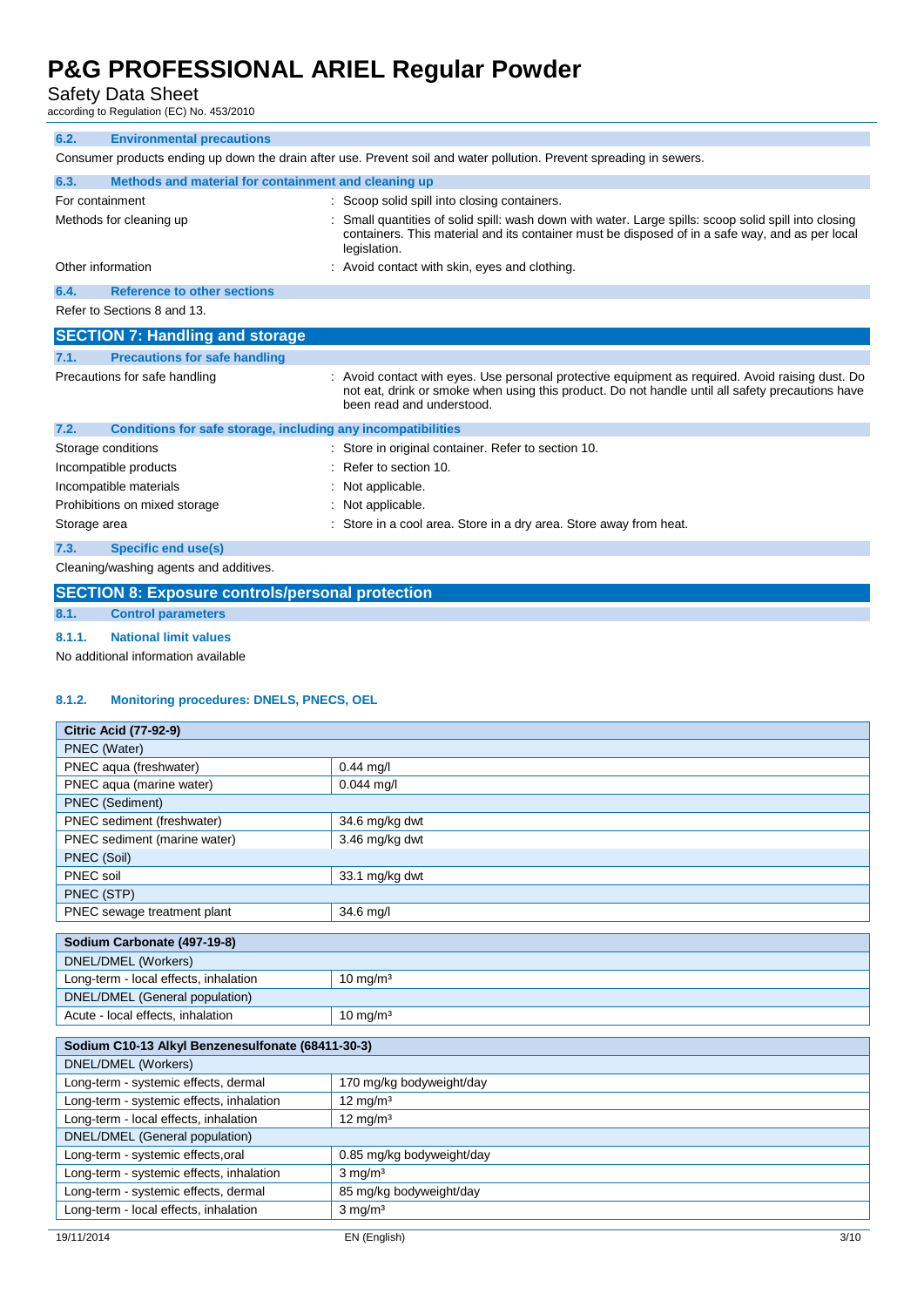Safety Data Sheet

according to Regulation (EC) No. 453/2010

| Sodium C10-13 Alkyl Benzenesulfonate (68411-30-3)                                                                                                                                                                |                           |  |
|------------------------------------------------------------------------------------------------------------------------------------------------------------------------------------------------------------------|---------------------------|--|
| PNEC (Water)                                                                                                                                                                                                     |                           |  |
| PNEC aqua (freshwater)                                                                                                                                                                                           | $0.268$ mg/l              |  |
| PNEC aqua (marine water)                                                                                                                                                                                         | $0.0268$ mg/l             |  |
| PNEC aqua (intermittent, freshwater)                                                                                                                                                                             | $0.0167$ mg/l             |  |
| PNEC (Sediment)                                                                                                                                                                                                  |                           |  |
| PNEC sediment (freshwater)                                                                                                                                                                                       | 8.1 mg/kg dwt             |  |
| PNEC sediment (marine water)                                                                                                                                                                                     | 8.1 mg/kg dwt             |  |
| PNEC (Soil)                                                                                                                                                                                                      |                           |  |
| PNEC soil                                                                                                                                                                                                        | 35 mg/kg dwt              |  |
| PNEC (STP)                                                                                                                                                                                                       |                           |  |
| PNEC sewage treatment plant                                                                                                                                                                                      | 3.43 mg/l                 |  |
|                                                                                                                                                                                                                  |                           |  |
| Sodium Silicate (1344-09-8)                                                                                                                                                                                      |                           |  |
| DNEL/DMEL (Workers)                                                                                                                                                                                              |                           |  |
| Long-term - systemic effects, dermal                                                                                                                                                                             | 1.59 mg/kg bodyweight/day |  |
| Long-term - systemic effects, inhalation                                                                                                                                                                         | 5.61 mg/m <sup>3</sup>    |  |
| <b>DNEL/DMEL</b> (General population)                                                                                                                                                                            |                           |  |
| Long-term - systemic effects, oral                                                                                                                                                                               | 0.8 mg/kg bodyweight/day  |  |
| Long-term - systemic effects, inhalation                                                                                                                                                                         | $1.38 \text{ mg/m}^3$     |  |
| Long-term - systemic effects, dermal                                                                                                                                                                             | 0.8 mg/kg bodyweight/day  |  |
| PNEC (Water)                                                                                                                                                                                                     |                           |  |
| PNEC aqua (freshwater)                                                                                                                                                                                           | $7.5$ mg/l                |  |
| PNEC aqua (marine water)                                                                                                                                                                                         | 1 $mg/l$                  |  |
| PNEC aqua (intermittent, freshwater)                                                                                                                                                                             | 7.5 mg/l                  |  |
| PNEC (STP)                                                                                                                                                                                                       |                           |  |
| PNEC sewage treatment plant                                                                                                                                                                                      | 348 mg/l                  |  |
| Sodium Carbonate Peroxide (15630-89-4)                                                                                                                                                                           |                           |  |
| DNEL/DMEL (Workers)                                                                                                                                                                                              |                           |  |
| Acute - local effects, dermal                                                                                                                                                                                    | 12.8 mg/cm <sup>2</sup>   |  |
| Long-term - local effects, inhalation                                                                                                                                                                            | $5 \text{ mg/m}^3$        |  |
| DNEL/DMEL (General population)                                                                                                                                                                                   |                           |  |
| Acute - local effects, dermal                                                                                                                                                                                    | $6.4 \text{ mg/cm}^2$     |  |
| PNEC (Water)                                                                                                                                                                                                     |                           |  |
| PNEC aqua (freshwater)                                                                                                                                                                                           | $0.035$ mg/l              |  |
| PNEC (STP)                                                                                                                                                                                                       |                           |  |
| PNEC sewage treatment plant                                                                                                                                                                                      | 16.24 mg/l                |  |
|                                                                                                                                                                                                                  |                           |  |
| 8.2.<br><b>Exposure controls</b>                                                                                                                                                                                 |                           |  |
| 8.2.1.<br>Appropriate engineering controls                                                                                                                                                                       | Not applicable.<br>÷      |  |
| 8.2.2.<br>Personal protective equipment                                                                                                                                                                          |                           |  |
| Protective personal equipment only required in case of professional use or for large packs (not for household packs). For consumer use<br>please follow recommendation as indicated on the label of the product. |                           |  |

Hand protection **in the case of the case of the case of the case of the case of the case of the case of the case of the case of the case of the case of the case of the case of the case of the case of the case of the case o** Eye protection **in the contract of the CO** is a Wear eye/face protection. Skin and body protection : Not applicable. Respiratory protection in the set of the Not applicable. 8.2.3. Environmental exposure controls

Not available

| <b>SECTION 9: Physical and chemical properties</b> |                                                       |  |
|----------------------------------------------------|-------------------------------------------------------|--|
| 9.1.                                               | Information on basic physical and chemical properties |  |
|                                                    |                                                       |  |

| <b>Property</b> | Value                         | <b>Unit</b> | Test method/Notes |
|-----------------|-------------------------------|-------------|-------------------|
| Appearance      | Solid.                        |             |                   |
| Physical state  | Solid                         |             |                   |
| Colour          | White with coloured speckles. |             |                   |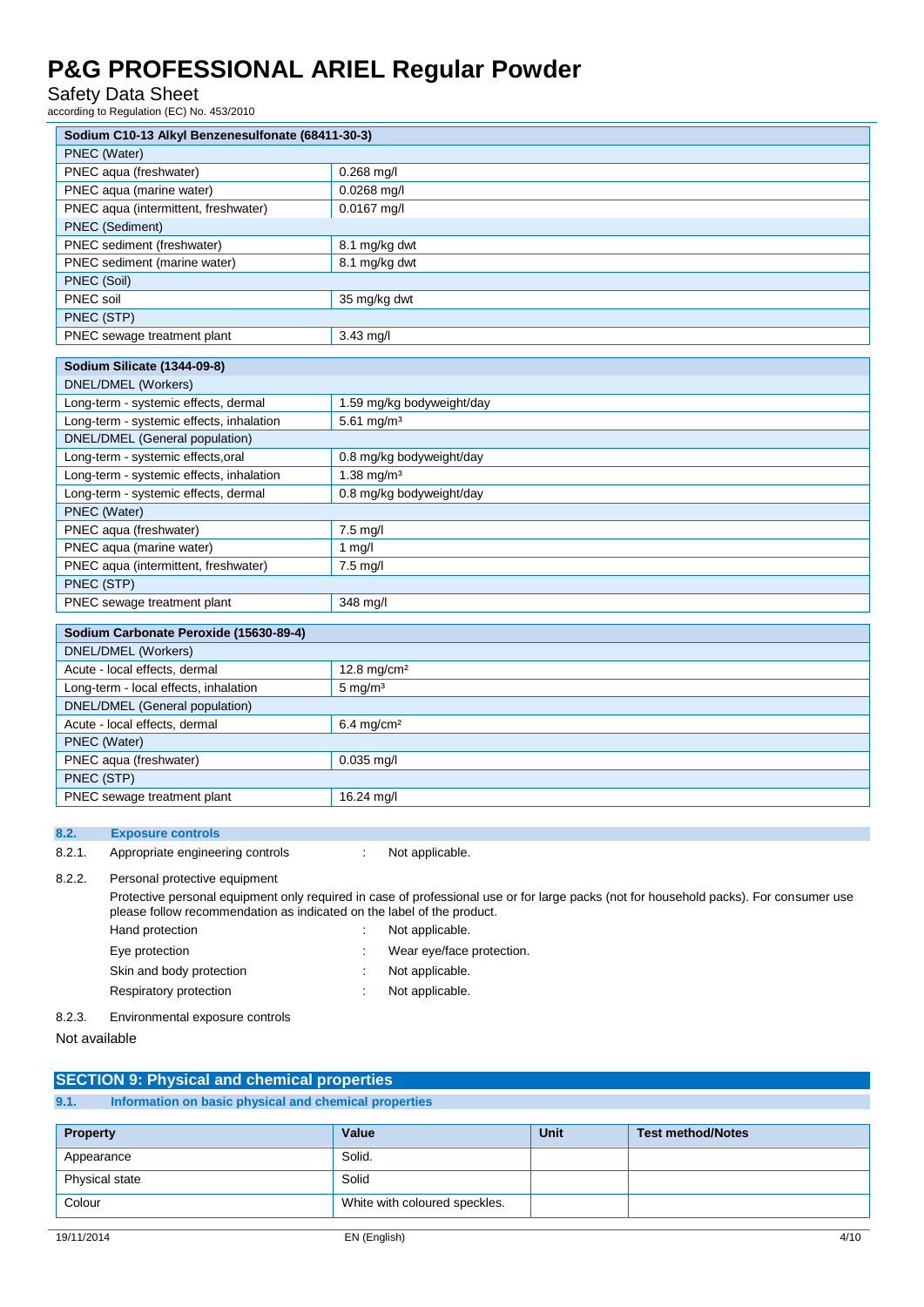### Safety Data Sheet

according to Regulation (EC) No. 453/2010

| <b>Property</b>                                                        | Value                                  | <b>Unit</b> | <b>Test method/Notes</b> |  |  |
|------------------------------------------------------------------------|----------------------------------------|-------------|--------------------------|--|--|
| Odour                                                                  | pleasant (perfume).                    |             |                          |  |  |
| Odour threshold                                                        | No data available                      |             |                          |  |  |
| pH                                                                     | 10.49                                  |             |                          |  |  |
| Melting point                                                          | No data available                      |             |                          |  |  |
| Freezing point                                                         | No data available                      |             |                          |  |  |
| Boiling point                                                          | No data available                      |             |                          |  |  |
| Flash point                                                            | No data available                      |             |                          |  |  |
|                                                                        |                                        |             |                          |  |  |
| Relative evaporation rate (butylacetate=1)                             | No data available<br>No data available |             |                          |  |  |
| Flammability (solid, gas)                                              |                                        |             |                          |  |  |
| <b>Explosive limits</b>                                                | No data available                      |             |                          |  |  |
| Vapour pressure                                                        | No data available                      |             |                          |  |  |
| Relative density                                                       | No data available                      |             |                          |  |  |
| Solubility                                                             | Soluble in water.                      |             |                          |  |  |
| Log Pow                                                                | No data available                      |             |                          |  |  |
| Auto-ignition temperature                                              | No data available                      |             |                          |  |  |
| Decomposition temperature                                              | No data available                      |             |                          |  |  |
| Viscosity                                                              | No data available                      |             |                          |  |  |
| <b>Explosive properties</b>                                            | No additional information available    |             |                          |  |  |
| Oxidising properties                                                   | No additional information available    |             |                          |  |  |
| <b>Other information</b><br>9.2.                                       |                                        |             |                          |  |  |
| No additional information available                                    |                                        |             |                          |  |  |
| <b>SECTION 10: Stability and reactivity</b>                            |                                        |             |                          |  |  |
| 10.1.<br><b>Reactivity</b>                                             |                                        |             |                          |  |  |
| No dangerous reactions known.                                          |                                        |             |                          |  |  |
| 10.2.<br><b>Chemical stability</b>                                     |                                        |             |                          |  |  |
| Stable under normal conditions.                                        |                                        |             |                          |  |  |
| 10.3.<br><b>Possibility of hazardous reactions</b>                     |                                        |             |                          |  |  |
| Refer to section 10.1 on Reactivity.                                   |                                        |             |                          |  |  |
| <b>Conditions to avoid</b><br>10.4.                                    |                                        |             |                          |  |  |
| Not required for normal conditions of use                              |                                        |             |                          |  |  |
| 10.5.<br><b>Incompatible materials</b>                                 |                                        |             |                          |  |  |
| Not applicable.                                                        |                                        |             |                          |  |  |
| 10.6.<br><b>Hazardous decomposition products</b>                       |                                        |             |                          |  |  |
| None under normal use.                                                 |                                        |             |                          |  |  |
| <b>SECTION 11: Toxicological information</b>                           |                                        |             |                          |  |  |
| <b>Information on toxicological effects</b><br>11.1.<br>Acute toxicity | : Not classified                       |             |                          |  |  |
| P&G PROFESSIONAL ARIEL Regular                                         |                                        |             |                          |  |  |
| LD50 oral calculated                                                   | > 2000 mg/kg                           |             |                          |  |  |
| <b>Citric Acid (77-92-9)</b>                                           |                                        |             |                          |  |  |
| LD50 oral rat                                                          | 5.4 g/kg OECD 401                      |             |                          |  |  |
| LD50 dermal rat                                                        | 2001 mg/kg OECD 402                    |             |                          |  |  |
| ATE CLP (oral)                                                         | 5400 mg/kg bodyweight                  |             |                          |  |  |
| ATE CLP (dermal)<br>2001 mg/kg bodyweight                              |                                        |             |                          |  |  |
| Sodium Carbonate (497-19-8)                                            |                                        |             |                          |  |  |
| LD50 oral rat                                                          | 2800 mg/kg                             |             |                          |  |  |
| LD50 dermal rabbit<br>ATE CLP (oral)                                   | 2001 mg/kg<br>2800 mg/kg bodyweight    |             |                          |  |  |
| ATE CLP (dermal)                                                       | 2001 mg/kg bodyweight                  |             |                          |  |  |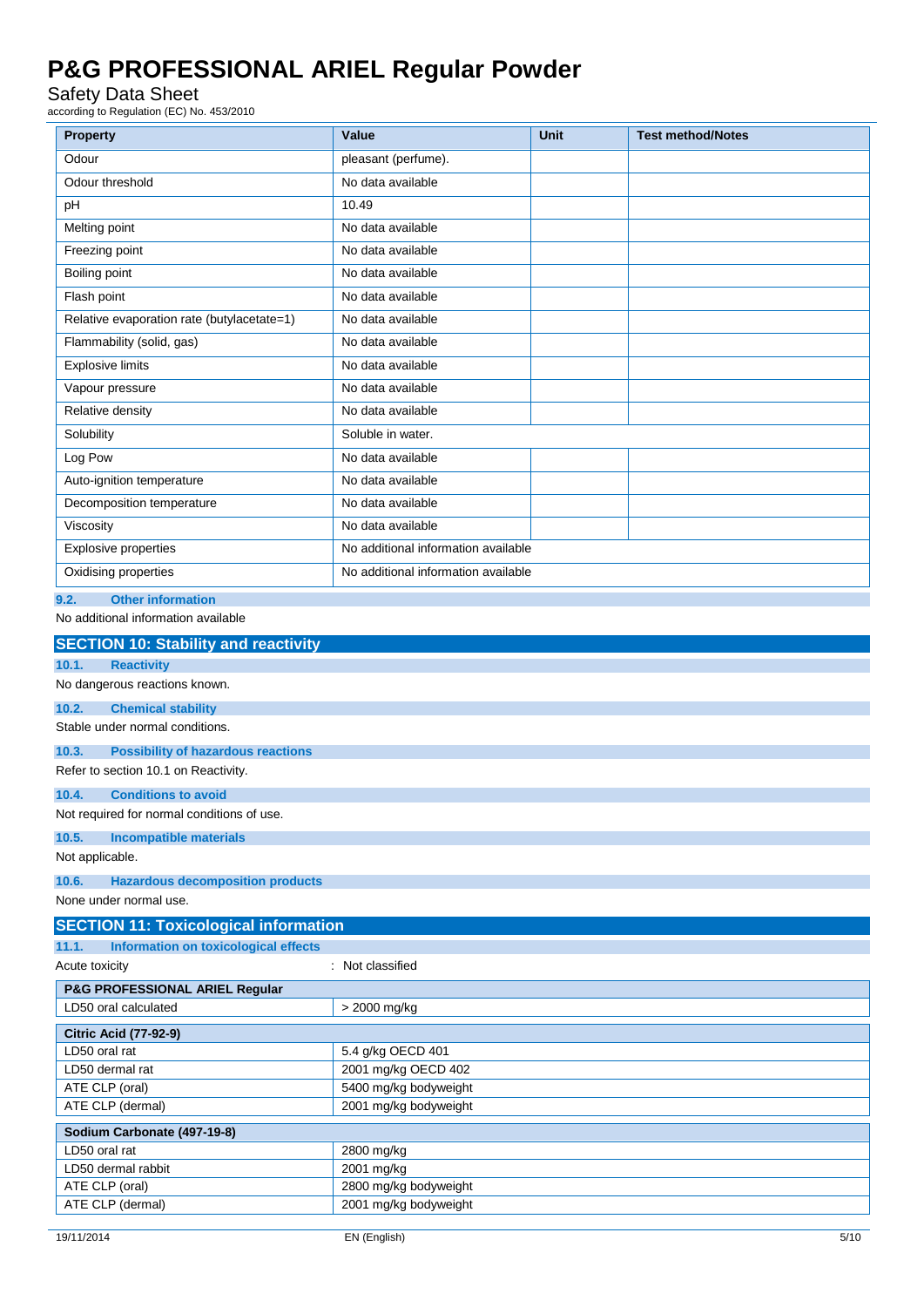Safety Data Sheet

according to Regulation (EC) No. 453/2010

| Sodium C10-13 Alkyl Benzenesulfonate (68411-30-3)      |                                                                                                                                                                                                                                                                                                                                                                                                                                                                                                                                                                                                                                                                                                                                                                                          |  |
|--------------------------------------------------------|------------------------------------------------------------------------------------------------------------------------------------------------------------------------------------------------------------------------------------------------------------------------------------------------------------------------------------------------------------------------------------------------------------------------------------------------------------------------------------------------------------------------------------------------------------------------------------------------------------------------------------------------------------------------------------------------------------------------------------------------------------------------------------------|--|
| LD50 oral rat                                          | 1080 mg/kg OECD 401                                                                                                                                                                                                                                                                                                                                                                                                                                                                                                                                                                                                                                                                                                                                                                      |  |
| LD50 dermal rat                                        | 2001 mg/kg OECD 402                                                                                                                                                                                                                                                                                                                                                                                                                                                                                                                                                                                                                                                                                                                                                                      |  |
| ATE CLP (oral)                                         | 1080 mg/kg bodyweight                                                                                                                                                                                                                                                                                                                                                                                                                                                                                                                                                                                                                                                                                                                                                                    |  |
| ATE CLP (dermal)                                       | 2001 mg/kg bodyweight                                                                                                                                                                                                                                                                                                                                                                                                                                                                                                                                                                                                                                                                                                                                                                    |  |
| Sodium Silicate (1344-09-8)                            |                                                                                                                                                                                                                                                                                                                                                                                                                                                                                                                                                                                                                                                                                                                                                                                          |  |
| LD50 oral rat                                          | 3400 mg/kg OECD 401                                                                                                                                                                                                                                                                                                                                                                                                                                                                                                                                                                                                                                                                                                                                                                      |  |
| LD50 dermal rat                                        | 5000 mg/kg                                                                                                                                                                                                                                                                                                                                                                                                                                                                                                                                                                                                                                                                                                                                                                               |  |
| LC50 inhalation rat (mg/l)                             | 5.01 mg/l                                                                                                                                                                                                                                                                                                                                                                                                                                                                                                                                                                                                                                                                                                                                                                                |  |
| ATE CLP (oral)                                         | 3400 mg/kg bodyweight                                                                                                                                                                                                                                                                                                                                                                                                                                                                                                                                                                                                                                                                                                                                                                    |  |
| ATE CLP (dermal)                                       | 5000 mg/kg bodyweight                                                                                                                                                                                                                                                                                                                                                                                                                                                                                                                                                                                                                                                                                                                                                                    |  |
| ATE CLP (vapours)                                      | 5.010 mg/l/4h                                                                                                                                                                                                                                                                                                                                                                                                                                                                                                                                                                                                                                                                                                                                                                            |  |
| ATE CLP (dust, mist)                                   | 5.010 mg/l/4h                                                                                                                                                                                                                                                                                                                                                                                                                                                                                                                                                                                                                                                                                                                                                                            |  |
| Sodium Carbonate Peroxide (15630-89-4)                 |                                                                                                                                                                                                                                                                                                                                                                                                                                                                                                                                                                                                                                                                                                                                                                                          |  |
| LD50 oral rat                                          | 893 mg/kg                                                                                                                                                                                                                                                                                                                                                                                                                                                                                                                                                                                                                                                                                                                                                                                |  |
| LD50 dermal rabbit                                     | 2001 mg/kg                                                                                                                                                                                                                                                                                                                                                                                                                                                                                                                                                                                                                                                                                                                                                                               |  |
| ATE CLP (oral)                                         | 893 mg/kg bodyweight                                                                                                                                                                                                                                                                                                                                                                                                                                                                                                                                                                                                                                                                                                                                                                     |  |
| ATE CLP (dermal)                                       | 2001 mg/kg bodyweight                                                                                                                                                                                                                                                                                                                                                                                                                                                                                                                                                                                                                                                                                                                                                                    |  |
| C14-15 Pareth-n (68951-67-7)                           |                                                                                                                                                                                                                                                                                                                                                                                                                                                                                                                                                                                                                                                                                                                                                                                          |  |
| LD50 oral rat                                          | > 300 mg/kg                                                                                                                                                                                                                                                                                                                                                                                                                                                                                                                                                                                                                                                                                                                                                                              |  |
| LD50 dermal rat                                        | > 2000 mg/kg                                                                                                                                                                                                                                                                                                                                                                                                                                                                                                                                                                                                                                                                                                                                                                             |  |
| ATE CLP (oral)                                         | 500 mg/kg bodyweight                                                                                                                                                                                                                                                                                                                                                                                                                                                                                                                                                                                                                                                                                                                                                                     |  |
| ATE CLP (dermal)                                       | 2001 mg/kg bodyweight                                                                                                                                                                                                                                                                                                                                                                                                                                                                                                                                                                                                                                                                                                                                                                    |  |
|                                                        |                                                                                                                                                                                                                                                                                                                                                                                                                                                                                                                                                                                                                                                                                                                                                                                          |  |
| Skin corrosion/irritation                              | : Not classified                                                                                                                                                                                                                                                                                                                                                                                                                                                                                                                                                                                                                                                                                                                                                                         |  |
|                                                        | pH: 10.49                                                                                                                                                                                                                                                                                                                                                                                                                                                                                                                                                                                                                                                                                                                                                                                |  |
| Serious eye damage/irritation                          | Causes serious eye irritation.                                                                                                                                                                                                                                                                                                                                                                                                                                                                                                                                                                                                                                                                                                                                                           |  |
|                                                        | pH: 10.49                                                                                                                                                                                                                                                                                                                                                                                                                                                                                                                                                                                                                                                                                                                                                                                |  |
| Respiratory or skin sensitisation                      | Not classified                                                                                                                                                                                                                                                                                                                                                                                                                                                                                                                                                                                                                                                                                                                                                                           |  |
| Germ cell mutagenicity                                 | Not classified                                                                                                                                                                                                                                                                                                                                                                                                                                                                                                                                                                                                                                                                                                                                                                           |  |
| Carcinogenicity                                        | : Not classified                                                                                                                                                                                                                                                                                                                                                                                                                                                                                                                                                                                                                                                                                                                                                                         |  |
| Sodium C10-13 Alkyl Benzenesulfonate (68411-30-3)      |                                                                                                                                                                                                                                                                                                                                                                                                                                                                                                                                                                                                                                                                                                                                                                                          |  |
| NOAEL (chronic, oral, animal/male, 2 years)            | 350 mg/kg bodyweight                                                                                                                                                                                                                                                                                                                                                                                                                                                                                                                                                                                                                                                                                                                                                                     |  |
| NOAEL (chronic, oral, animal/female, 2 years)          | 350 mg/kg bodyweight                                                                                                                                                                                                                                                                                                                                                                                                                                                                                                                                                                                                                                                                                                                                                                     |  |
| Reproductive toxicity                                  | : Not classified                                                                                                                                                                                                                                                                                                                                                                                                                                                                                                                                                                                                                                                                                                                                                                         |  |
| Specific target organ toxicity (single exposure)       | : Not classified                                                                                                                                                                                                                                                                                                                                                                                                                                                                                                                                                                                                                                                                                                                                                                         |  |
| Specific target organ toxicity (repeated               | Not classified                                                                                                                                                                                                                                                                                                                                                                                                                                                                                                                                                                                                                                                                                                                                                                           |  |
| exposure)                                              |                                                                                                                                                                                                                                                                                                                                                                                                                                                                                                                                                                                                                                                                                                                                                                                          |  |
| Aspiration hazard                                      | : Not classified                                                                                                                                                                                                                                                                                                                                                                                                                                                                                                                                                                                                                                                                                                                                                                         |  |
| Potential Adverse human health effects and<br>symptoms | : Acute Toxicity: based upon available data of the substances, classification criteria are not met.<br>Carcinogenicity: based upon available data of the substances, classification criteria are not met.<br>Corrosivity: based upon available data of the substances, classification criteria are not met.<br>Irritation: severly irritant to eyes. Mutagenicity: based upon available data of the substances,<br>classification criteria are not met. Repeated Dose Toxicity: based upon available data of the<br>substances, classification criteria are not met. Sensitization: based upon available data of the<br>substances, classification criteria are not met. Toxicity for Reproduction: based upon available<br>data of the substances, classification criteria are not met. |  |
| Other information                                      | : Likely routes of exposure: skin and eye. Information on Effects: refer to section 4.                                                                                                                                                                                                                                                                                                                                                                                                                                                                                                                                                                                                                                                                                                   |  |
| <b>SECTION 12: Ecological information</b>              |                                                                                                                                                                                                                                                                                                                                                                                                                                                                                                                                                                                                                                                                                                                                                                                          |  |
| 12.1.<br><b>Toxicity</b>                               |                                                                                                                                                                                                                                                                                                                                                                                                                                                                                                                                                                                                                                                                                                                                                                                          |  |
| Ecology - general                                      | No known adverse effects on the functioning of water treatment plants under normal use<br>conditions as recommended. The product is not considered harmful to aquatic organisms nor to<br>cause long-term adverse effects in the environment.                                                                                                                                                                                                                                                                                                                                                                                                                                                                                                                                            |  |
| <b>Citric Acid (77-92-9)</b>                           |                                                                                                                                                                                                                                                                                                                                                                                                                                                                                                                                                                                                                                                                                                                                                                                          |  |
| LC50 fishes 1                                          | 440 ml/l OECD 203, Leuciscus idus melanotus                                                                                                                                                                                                                                                                                                                                                                                                                                                                                                                                                                                                                                                                                                                                              |  |
| LC50 other aquatic organisms 1                         | 485 mg/l Entosiphon sulcatum                                                                                                                                                                                                                                                                                                                                                                                                                                                                                                                                                                                                                                                                                                                                                             |  |
| EC50 Daphnia 1                                         | 1535 mg/l Daphnia magna                                                                                                                                                                                                                                                                                                                                                                                                                                                                                                                                                                                                                                                                                                                                                                  |  |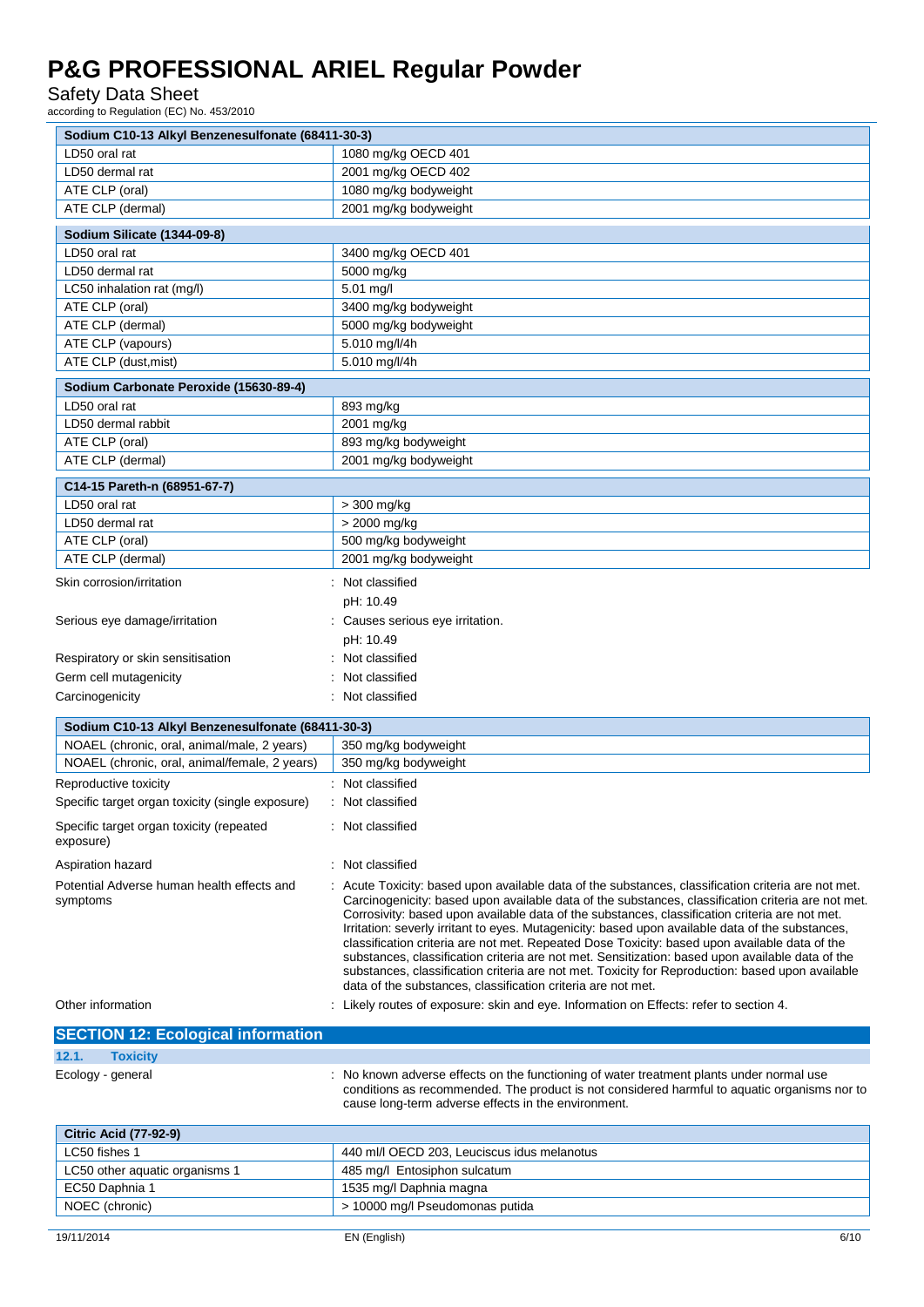#### Safety Data Sheet

according to Regulation (EC) No. 453/2010

|                                                   | <b>Citric Acid (77-92-9)</b>           |  |  |
|---------------------------------------------------|----------------------------------------|--|--|
| NOEC chronic algae                                | 425 mg/l Scenedesmus quadricauda       |  |  |
|                                                   |                                        |  |  |
| Sodium Carbonate (497-19-8)<br>LC50 fishes 1      |                                        |  |  |
|                                                   | 300 mg/l                               |  |  |
| EC50 Daphnia 1                                    | 200 mg/l                               |  |  |
| Sodium C10-13 Alkyl Benzenesulfonate (68411-30-3) |                                        |  |  |
| LC50 fishes 1                                     | 1.67 mg/l Lepomis macrochirus          |  |  |
| EC50 Daphnia 1                                    | 2.9 mg/l OECD 202; Daphnia magna       |  |  |
| ErC50 (algae)                                     | 127.9 mg/l Desmodesmus subspicatus     |  |  |
| NOEC chronic fish                                 | 0.23 mg/l Oncorhynchus mykiss          |  |  |
| NOEC chronic crustacea                            | 1.18 mg/l Daphnia magna                |  |  |
| NOEC chronic algae                                | 2.4 mg/l Desmodesmus subspicatus       |  |  |
| Sodium Silicate (1344-09-8)                       |                                        |  |  |
| LC50 fishes 1                                     | 1108 mg/l OECD 203, Brachydanio rerio, |  |  |
| EC50 Daphnia 1                                    | 1700 mg/l Daphnia magna                |  |  |
| EC50 other aquatic organisms 1                    | > 348 mg/l Pseudomonas putida          |  |  |
| ErC50 (algae)                                     | 207 mg/l Scenedesmus subspicatus       |  |  |
| Sodium Carbonate Peroxide (15630-89-4)            |                                        |  |  |
| LC50 fishes 1                                     | 70.7 mg/l                              |  |  |
| EC50 Daphnia 1                                    | $4.9$ mg/l                             |  |  |
| NOEC chronic crustacea                            | $2$ mg/l                               |  |  |
| C14-15 Pareth-n (68951-67-7)                      |                                        |  |  |
| LC50 fishes 1                                     | $< 1$ mg/l                             |  |  |
| LC50 other aquatic organisms 1                    | $> 100$ mg/l                           |  |  |
| EC50 Daphnia 1                                    | $<$ 1 mg/l                             |  |  |
| ErC50 (algae)                                     | $< 1$ mg/l                             |  |  |
| 122<br><b>Parcictance and degradability</b>       |                                        |  |  |

#### **12.2. Persistence and degradability**

| <b>Citric Acid (77-92-9)</b>                      |                                                                       |  |
|---------------------------------------------------|-----------------------------------------------------------------------|--|
| Persistence and degradability                     | The substance is biodegradable. Unlikely to persist.                  |  |
| Biodegradation                                    | 97 % OECD 301 B                                                       |  |
| Sodium C10-13 Alkyl Benzenesulfonate (68411-30-3) |                                                                       |  |
| BOD (% of ThOD)                                   | 85 % ThOD OECD 301 B                                                  |  |
| C14-15 Pareth-n (68951-67-7)                      |                                                                       |  |
| Persistence and degradability                     | The substance is biodegradable. Unlikely to persist.                  |  |
| <b>Bioaccumulative potential</b><br>12.3.         |                                                                       |  |
| <b>Citric Acid (77-92-9)</b>                      |                                                                       |  |
| Bioconcentration factor (BCF REACH)               | 3.2                                                                   |  |
| Log Pow                                           | $-1.8$                                                                |  |
| Sodium C10-13 Alkyl Benzenesulfonate (68411-30-3) |                                                                       |  |
| BCF fish 1                                        | 2 - 1000 l/kg                                                         |  |
| Bioconcentration factor (BCF REACH)               | 1000                                                                  |  |
| Log Pow                                           | 3.32                                                                  |  |
| Bioaccumulative potential                         | Not expected to bioaccumulate due to the low log Kow (log Kow $<$ 4). |  |
| Sodium Silicate (1344-09-8)                       |                                                                       |  |
| Bioaccumulative potential                         | Not measured.                                                         |  |
| C14-15 Pareth-n (68951-67-7)                      |                                                                       |  |
| Bioaccumulative potential                         | Not measured.                                                         |  |
| 12.4.<br><b>Mobility in soil</b>                  |                                                                       |  |
| Sodium C10-13 Alkyl Benzenesulfonate (68411-30-3) |                                                                       |  |
| Log Koc                                           | 3.5                                                                   |  |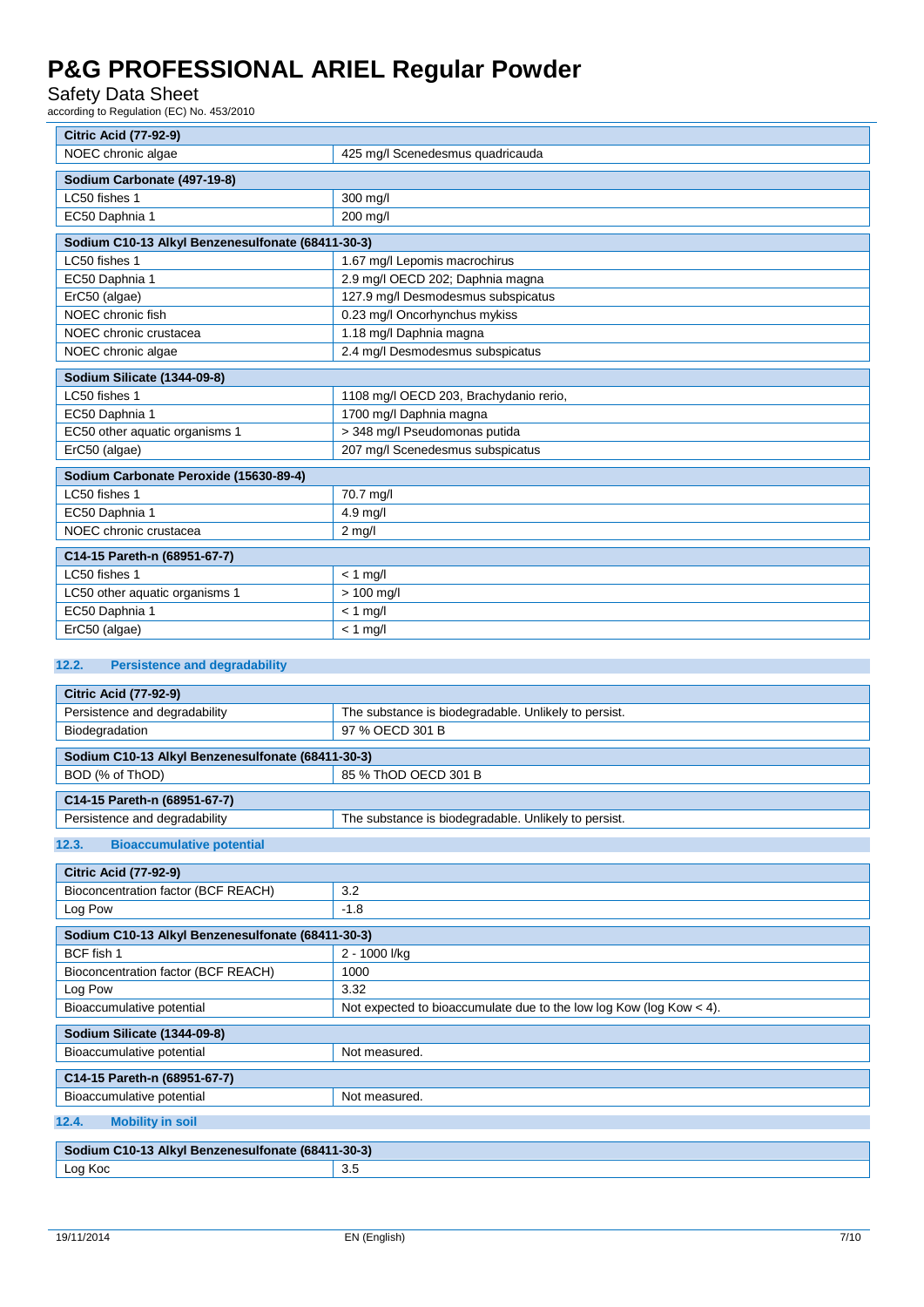Safety Data Sheet

according to Regulation (EC) No. 453/2010

| 12.5.<br><b>Results of PBT and vPvB assessment</b>         |                                                                                                                                                                                 |  |  |
|------------------------------------------------------------|---------------------------------------------------------------------------------------------------------------------------------------------------------------------------------|--|--|
| <b>P&amp;G PROFESSIONAL ARIEL Regular</b>                  |                                                                                                                                                                                 |  |  |
| Results of PBT assessment                                  | No presence of PBT and vPvB ingredients                                                                                                                                         |  |  |
| <b>Component</b>                                           |                                                                                                                                                                                 |  |  |
| Tetrasodium Etidronate (3794-83-0)                         | This substance/mixture does not meet the PBT criteria of REACH regulation, annex XIII<br>This substance/mixture does not meet the vPvB criteria of REACH regulation, annex XIII |  |  |
| Brightener 15 (16090-02-1)                                 | This substance/mixture does not meet the PBT criteria of REACH regulation, annex XIII<br>This substance/mixture does not meet the vPvB criteria of REACH regulation, annex XIII |  |  |
| Citric Acid (77-92-9)                                      | This substance/mixture does not meet the PBT criteria of REACH regulation, annex XIII<br>This substance/mixture does not meet the vPvB criteria of REACH regulation, annex XIII |  |  |
| Dodecylbenzene Sulfonic Acid (85536-14-7)                  | This substance/mixture does not meet the PBT criteria of REACH regulation, annex XIII<br>This substance/mixture does not meet the vPvB criteria of REACH regulation, annex XIII |  |  |
| Sodium C10-13 Alkyl Benzenesulfonate<br>$(68411 - 30 - 3)$ | This substance/mixture does not meet the PBT criteria of REACH regulation, annex XIII<br>This substance/mixture does not meet the vPvB criteria of REACH regulation, annex XIII |  |  |
| Sodium Silicate (1344-09-8)                                | This substance/mixture does not meet the PBT criteria of REACH regulation, annex XIII<br>This substance/mixture does not meet the vPvB criteria of REACH regulation, annex XIII |  |  |
| Zeolite (1318-02-1)                                        | PBT: not relevant – no registration required<br>vPvB: not relevant – no registration required                                                                                   |  |  |
| Sodium Carbonate Peroxide (15630-89-4)                     | This substance/mixture does not meet the PBT criteria of REACH regulation, annex XIII<br>This substance/mixture does not meet the vPvB criteria of REACH regulation, annex XIII |  |  |
| Sodium Metaborate (7775-19-1)                              | PBT: not relevant - no registration required<br>vPvB: not relevant - no registration required                                                                                   |  |  |
| Sulfuric Acid (7664-93-9)                                  | PBT: not relevant – no registration required<br>vPvB: not relevant - no registration required                                                                                   |  |  |

### **12.6. Other adverse effects**

Other information **interest in the contract of the CO** interest and the CO interest of the CO interest of the CO interest of the CO interest of the CO interest of the CO interest of the CO interest of the CO interest of th

| <b>SECTION 13: Disposal considerations</b> |                                |                                                                                                                                                                                                                                                                                                                                                                                                                                                                                                    |  |  |
|--------------------------------------------|--------------------------------|----------------------------------------------------------------------------------------------------------------------------------------------------------------------------------------------------------------------------------------------------------------------------------------------------------------------------------------------------------------------------------------------------------------------------------------------------------------------------------------------------|--|--|
| 13.1.                                      | <b>Waste treatment methods</b> |                                                                                                                                                                                                                                                                                                                                                                                                                                                                                                    |  |  |
| 13.1.1.                                    | Regional legislation (waste)   | Disposal must be done according to official regulations.                                                                                                                                                                                                                                                                                                                                                                                                                                           |  |  |
| 13.1.2                                     | Disposal recommendations       | : The waste codes/waste designations below are in accordance with EWC. Waste<br>must be delivered to an approved waste disposal company. The waste is to be kept<br>separate from other types of waste until its disposal. Do not throw waste product into<br>the sewer. Where possible recycling is preferred to disposal or incineration.<br>. For handling waste, see measures described in section 7. Empty, uncleaned<br>packaging need the same disposal considerations as filled packaging. |  |  |
| 13.1.3                                     | EURAL Waste code product       | $\therefore$ 20 01 29 $^*$ - detergents containing dangerous substances<br>15 01 10* - packaging containing residues of or contaminated by dangerous<br>substances                                                                                                                                                                                                                                                                                                                                 |  |  |

|                                    | <b>SECTION 14: Transport information</b>                                                                                                                    |  |
|------------------------------------|-------------------------------------------------------------------------------------------------------------------------------------------------------------|--|
| 14.1.                              | <b>UN number</b>                                                                                                                                            |  |
| Not applicable                     |                                                                                                                                                             |  |
| 14.2.                              | UN proper shipping name                                                                                                                                     |  |
| Not applicable                     |                                                                                                                                                             |  |
| 14.3.                              | <b>Transport hazard class(es)</b>                                                                                                                           |  |
| Not applicable                     |                                                                                                                                                             |  |
| 14.4.                              | <b>Packing group</b>                                                                                                                                        |  |
| Not applicable                     |                                                                                                                                                             |  |
| 14.5.                              | <b>Environmental hazards</b>                                                                                                                                |  |
| Not applicable                     |                                                                                                                                                             |  |
| 14.6.                              | <b>Special precautions for user</b>                                                                                                                         |  |
| Not applicable                     |                                                                                                                                                             |  |
| 14.7.                              | Transport in bulk according to Annex II of MARPOL 73/78 and the IBC Code                                                                                    |  |
| Not applicable                     |                                                                                                                                                             |  |
|                                    |                                                                                                                                                             |  |
| the second the contribution of the | <b>SECTION 15: Regulatory information</b><br>$\sim$ 4 F 000/ $\Omega$ , and here differently constant 4 FM. Actually conference of FM. New tests conference |  |

Ingredient label : 15-30% Oxygen-based bleaching agents; 5-15% Anionic surfactants; <5% Non-ionic surfactants, Phosphonates, Polycarboxylates, Zeolites; Enzymes, Optical brighteners, Perfumes, Hexyl cinnamal.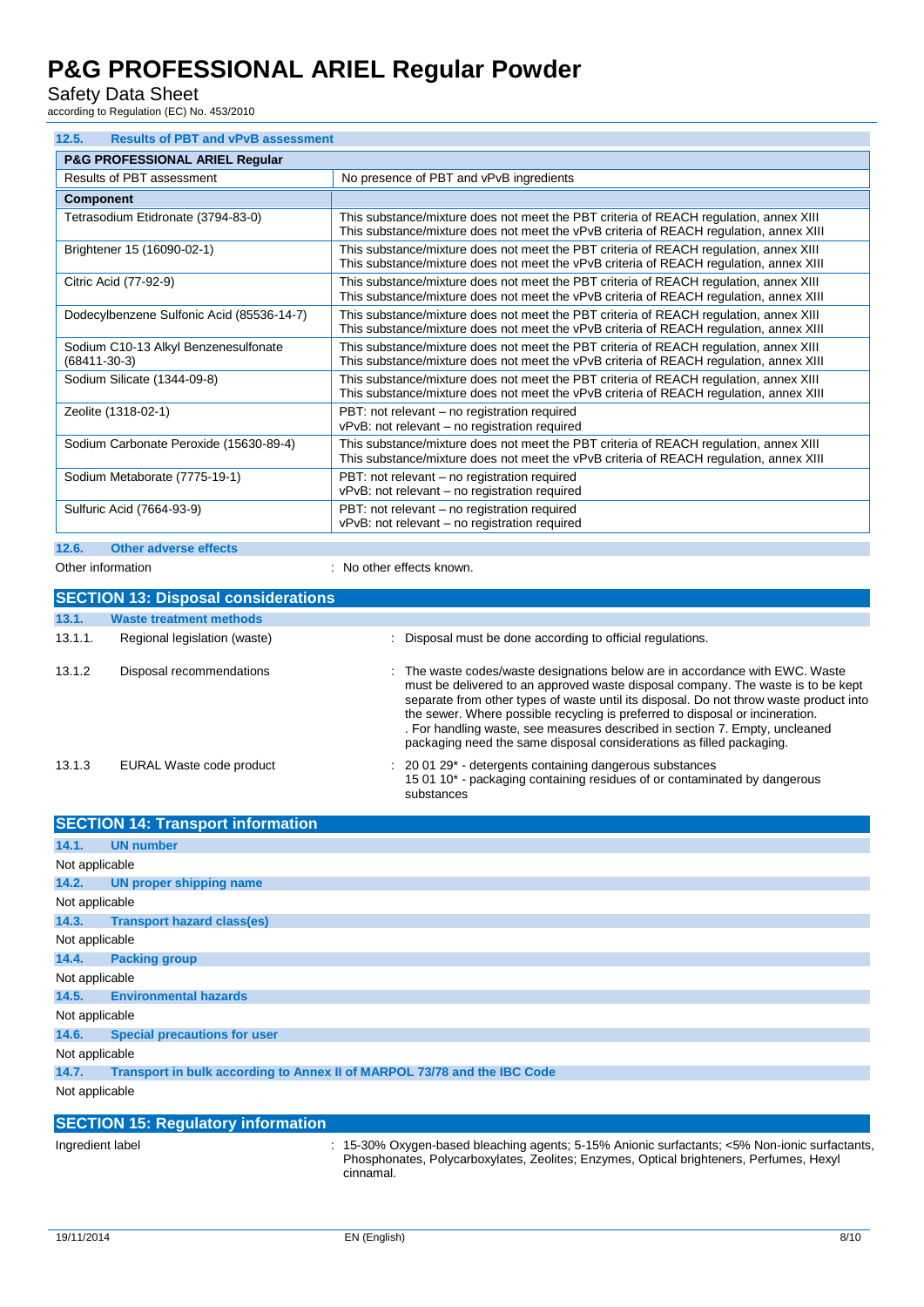Safety Data Sheet

according to Regulation (EC) No. 453/2010

| 15.1.                                                           | Safety, health and environmental regulations/legislation specific for the substance or mixture                                                                                                                                                                                        |
|-----------------------------------------------------------------|---------------------------------------------------------------------------------------------------------------------------------------------------------------------------------------------------------------------------------------------------------------------------------------|
| 15.1.1.<br><b>EU-Regulations</b>                                |                                                                                                                                                                                                                                                                                       |
| No REACH Annex XVII restrictions                                |                                                                                                                                                                                                                                                                                       |
| Contains no substance on the REACH candidate list               |                                                                                                                                                                                                                                                                                       |
| <b>CESIO</b> recommendations                                    | The surfactant(s) contained in this preparation complies (comply) with the biodegradability criteria                                                                                                                                                                                  |
|                                                                 | as laid down in Regulation (EC) No.648/2004 on detergents. Data to support this assertion are<br>held at the disposal of the competent authorities of the Member States and will be made<br>available to them, at their direct request or at the request of a detergent manufacturer. |
| 15.1.2.<br><b>National regulations</b>                          |                                                                                                                                                                                                                                                                                       |
| No additional information available                             |                                                                                                                                                                                                                                                                                       |
|                                                                 |                                                                                                                                                                                                                                                                                       |
| 15.2.<br><b>Chemical safety assessment</b>                      |                                                                                                                                                                                                                                                                                       |
| No chemical safety assessment has been carried out              |                                                                                                                                                                                                                                                                                       |
| <b>SECTION 16: Other information</b>                            |                                                                                                                                                                                                                                                                                       |
| 16.1.<br><b>Indication of changes</b>                           |                                                                                                                                                                                                                                                                                       |
| Indication of changes                                           | : Not applicable                                                                                                                                                                                                                                                                      |
| 16.2.<br><b>Abbreviations and acronyms</b>                      |                                                                                                                                                                                                                                                                                       |
| No additional information available                             |                                                                                                                                                                                                                                                                                       |
| 16.3.                                                           | Classification and procedure used to derive the classification for mixtures according to Regulation (EC) 1272/2008 [CLP]                                                                                                                                                              |
| Classification according to Regulation (EC) No. 1272/2008 [CLP] | classification procedure                                                                                                                                                                                                                                                              |
| Eye Irrit. 2                                                    | On basis of test data                                                                                                                                                                                                                                                                 |
| 16.4.                                                           | Relevant R-phrases and/or H-statements (number and full text) for mixture and substances                                                                                                                                                                                              |
| Acute Tox. 4 (Oral)                                             | Acute toxicity (oral), Category 4                                                                                                                                                                                                                                                     |
| Aquatic Acute 1                                                 | Hazardous to the aquatic environment - AcuteHazard, Category 1                                                                                                                                                                                                                        |
| Aquatic Chronic 3                                               | Hazardous to the aquatic environment - Chronic Hazard, Category 3                                                                                                                                                                                                                     |
| Eye Dam. 1                                                      | Serious eye damage/eye irritation, Category 1                                                                                                                                                                                                                                         |
| Eye Irrit. 2                                                    | Serious eye damage/eye irritation, Category 2                                                                                                                                                                                                                                         |
| Ox. Sol. 3                                                      | Oxidising Solids, Category 3                                                                                                                                                                                                                                                          |
| Skin Irrit. 2                                                   | Skin corrosion/irritation, Category 2                                                                                                                                                                                                                                                 |
| STOT SE 3                                                       | Specific target organ toxicity - Single exposure, Category 3, Respiratory tract irritation                                                                                                                                                                                            |
| H <sub>272</sub>                                                | May intensify fire; oxidiser                                                                                                                                                                                                                                                          |
| H302                                                            | Harmful if swallowed                                                                                                                                                                                                                                                                  |
| H315                                                            | Causes skin irritation                                                                                                                                                                                                                                                                |
| H318                                                            | Causes serious eye damage                                                                                                                                                                                                                                                             |
| H319                                                            | Causes serious eye irritation                                                                                                                                                                                                                                                         |
| H335                                                            | May cause respiratory irritation                                                                                                                                                                                                                                                      |
| H400                                                            | Very toxic to aquatic life                                                                                                                                                                                                                                                            |
| H412                                                            | Harmful to aquatic life with long lasting effects                                                                                                                                                                                                                                     |
| <b>R22</b>                                                      | Harmful if swallowed                                                                                                                                                                                                                                                                  |
| R36                                                             | Irritating to eyes                                                                                                                                                                                                                                                                    |
| R37/38<br><b>R38</b>                                            | Irritating to respiratory system and skin<br>Irritating to skin                                                                                                                                                                                                                       |
| R41                                                             | Risk of serious damage to eyes                                                                                                                                                                                                                                                        |
| <b>R50</b>                                                      | Very toxic to aquatic organisms                                                                                                                                                                                                                                                       |
| R8                                                              | Contact with combustible material may cause fire                                                                                                                                                                                                                                      |
| ${\sf N}$                                                       | Dangerous for the environment                                                                                                                                                                                                                                                         |
| O                                                               | Oxidising                                                                                                                                                                                                                                                                             |
| Xi                                                              | Irritant                                                                                                                                                                                                                                                                              |
| Xn                                                              | Harmful                                                                                                                                                                                                                                                                               |
|                                                                 |                                                                                                                                                                                                                                                                                       |

**16.5. Training advice**

Normal use of this product shall imply use in accordance with the instructions on the packaging.

#### **16.6. Further information**

Salts listed in Section 3 without a REACh Registration number are exempt, based on Annex V

SDS P&G CLP